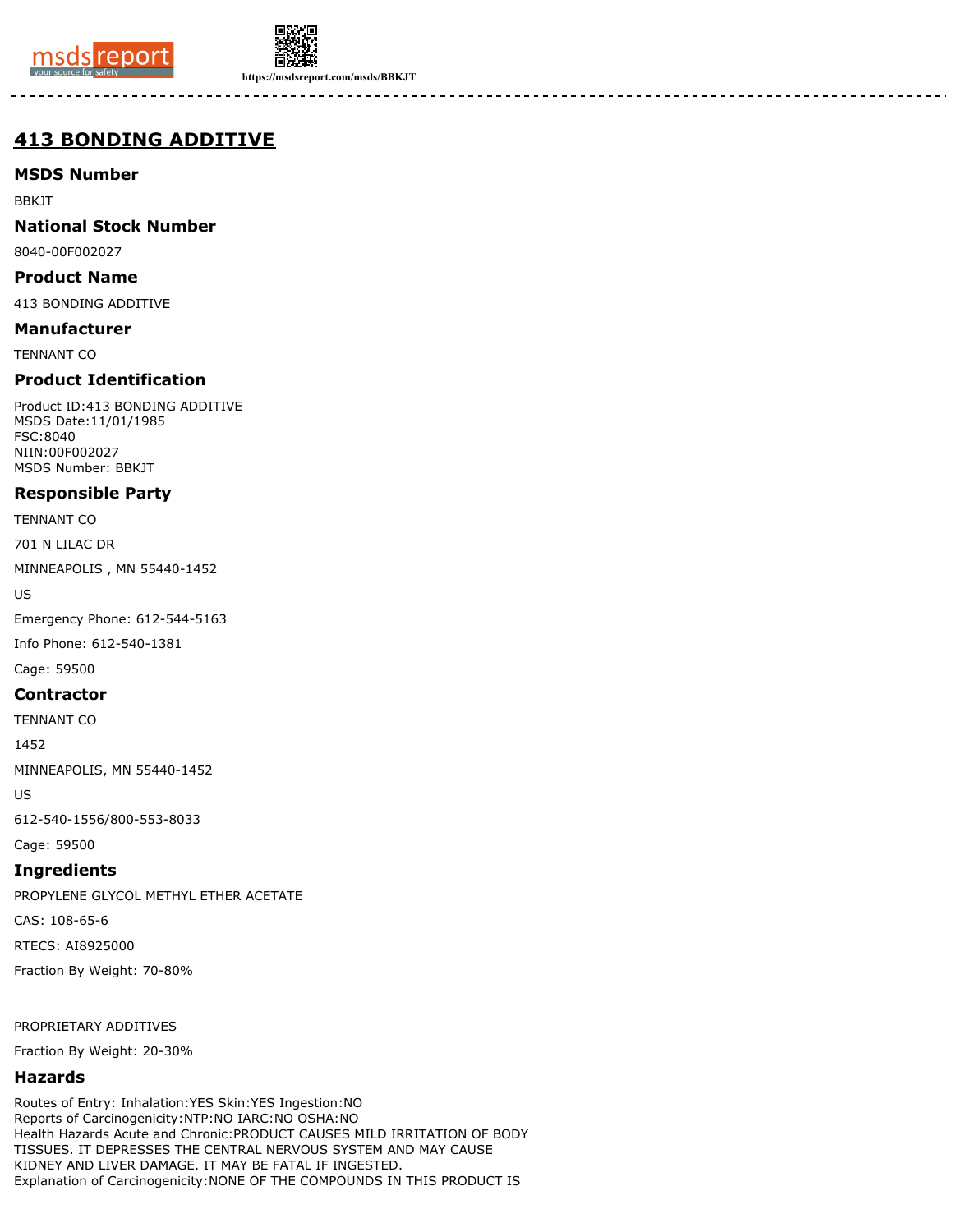



**https://msdsreport.com/msds/BBKJT**

LISTED BY IARC, NTP, OR OSHA AS A CARCINOGEN.

Effects of Overexposure:EYE:SEVERE IRRITATION POSSIBLE CORNEAL DAMAGE. SKIN:MILD IRRITATION,IT MAY SENSITIZE ACUTE ALLERGIC DERMATITIS. INHALED:RESPIRATIORY IRRITATION, CENTRAL NERVOUS SYSTEM DEPRESSION. INGESTED:G/I IRRITA TION AND DISTRESS. LOW SINGLE DOSE TOXICITY.IT MAY CAUSE LIVER AND/OR KIDNEY DAMAGE. Medical Cond Aggravated by Exposure:PERSONS WITH A HISTORY OF KIDNEY OR LIVER DISORDERS MAYBE AT INCREASED RISK FROM EXPOSURE.

#### **First Aid**

First Aid:EYE:FLUSH W/WATER 15 MIN, HOLD LIDS OPEN. SKIN:WASH WITH SOAP & WATER. REMOVE CONTAMINATED CLOTHING AND LAUNDER BEFORE REUSE. INHALED:REMOVE TO FRESH AIR. RESTORE BREATHING IF NECESSARY. INGESTED:D O NOT INDUCE VOMITING. GIVE 2 LARGE GLASSES OF MILK OR WATER AND GET IMMEDIATE MEDICAL CARE. GIVE NOTHING BY MOUTH IF UNCONSCIOUS. IF IRRITATION PERSISTS OR IS SEVERE,SEE A DOCTOR.

### **Fire Fighting**

Flash Point:108F,42C

Lower Limits:1.5

Upper Limits:7.0

Extinguishing Media:USE CARBON DIOXIDE, FOAM, OR DRY CHEMICAL. (NFPA CLASS B)

Fire Fighting Procedures:FIRE FIGHTERS SHOULD USE NIOSH APPROVED SCBA & FULL PROTECTIVE EQUIPMENT WHEN FIGHTING CHEMICAL FIRE. USE WATER SPRAY TO COOL NEARBY CONTAINERS EXPOSED TO FIRE. Unusual Fire/Explosion Hazard:WATER MAY BE INEFFECTIVE IN FIGHTING FIRE. FIRE OR EXCESSIVE HEAT MAY CAUSE PRODUCTION OF HAZARDOUS DECOMPOSITION PRODUCTS. CLOSED CONTAINERS MAY RUPTURE.

### **Accidental Release**

Spill Release Procedures:ELIMINATE SOURCES OF IGNITION & VENTILATE AREA. WIPE/SOAK UP WITH PAPER TOWEL OR INERT ABSORBENT. PUT IN DISPOSAL CONTAINER. FLUSH RESIDUE WITH WATER. LARGE SPILL: VENTILATE AREA. IF POSSIBLE, STOP LE AK. DIKE TO RETAIN RUN OFF. VACUUM UP FREE LIQUID.

Neutralizing Agent:NONE SPECIFIED BY MANUFACTURER. WATER DILUTION RECOMMENDED.

### **Handling**

Handling and Storage Precautions:STORE IN A COOL, DRY, WELL VENTILATED AREA. KEEP CONTAINERS TIGHTLY CLOSED WHEN NOT IN USE. PROTECT CONTAINERS FROM PHYSICAL DAMAGE. Other Precautions:NONE

### **Exposure Controls**

Respiratory Protection:RESPIRATOR WILL NOT NORMALLY BE NECESSARY. USE NIOSH/MSHA APPROVED RESPIRATOR FOR ORGANIC DUST/MIST IF EXPOSURE IS ABOVE THE TLV/PEL. SEE 29 CFR 1910.134 FOR REGULATIONS PERTAINING TO RESPIRATOR USE.

Ventilation:NORMAL VENTILATION IS USUALLY SUFFICIENT. SUPPLEMENT WITH LOCAL EXHAUST IF PEL/TLV IS EXCEEDED.

Protective Gloves:NEOPRENE, NITRILE, PVC OR NATURAL RUBBER

Eye Protection:SAFETY GLASSES OR SPLASH GOGGLES

Other Protective Equipment:EYE WASH STATION AND SAFETY SHOWER. AVOID PROLONGED AND/OR REPEATED CONTACT BY USING APPROPRIATE CLOTHING. Work Hygienic Practices:OBSERVE GOOD PERSONAL HYGIENE PRACTICES AND RECOMMENDED PROCEDURES. AVOID ANY UNNECESSARY CONTACT. Supplemental Safety and Health PART NO 08526.

### **Chemical Properties**

 $HCC·F4$ Boiling Pt:B.P. Text:295F,146C Vapor Pres:3.7 MM Vapor Density:>1